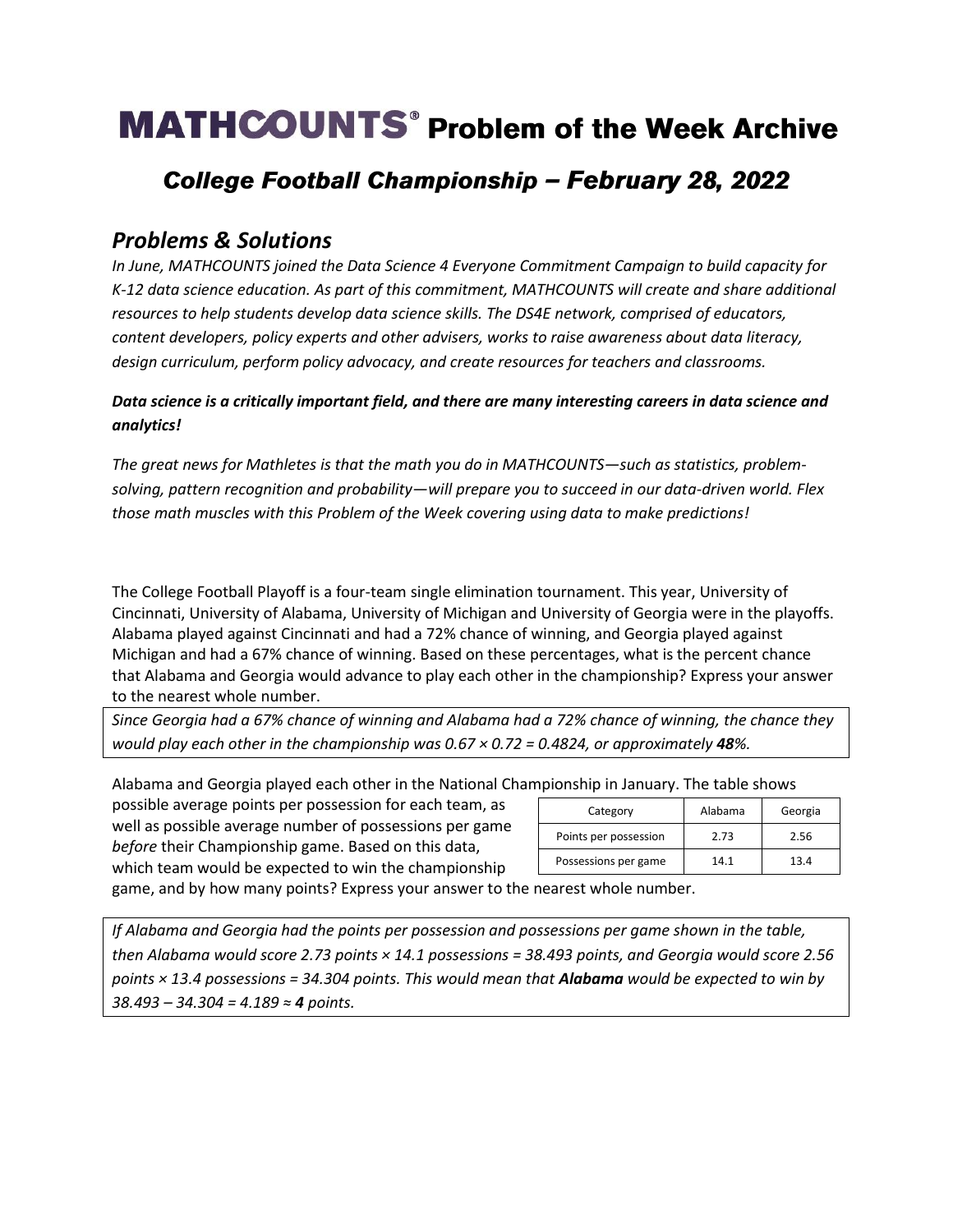Some sports analysts predicted Georgia would win the game. Using the data from the previous problem, if there are 30 total possessions between the two teams, what is the least number of possessions Georgia would need in order to win the championship game by 1 point or more? Express your answer to the nearest whole number.

*Let's set up a system of equations using the variable A for the number of Alabama possessions and the variable G for the number of Georgia possessions. The total number of possessions in the game will be A + G = 30. Based on the table in the previous problem, for Georgia to win by 1 point or more, then 2.56G – 2.73A ≥ 1. Solving for A in the first equation gives us A = 30 – G. Plugging this into the second equation*  yields 2.56G - 2.73(30 - G) ≥ 1  $\rightarrow$  5.29G - 81.9 ≥ 1  $\rightarrow$  5.29G ≥ 82.9  $\rightarrow$  G ≥ 15.67. So, Georgia would need *at least 16 possessions to win.*